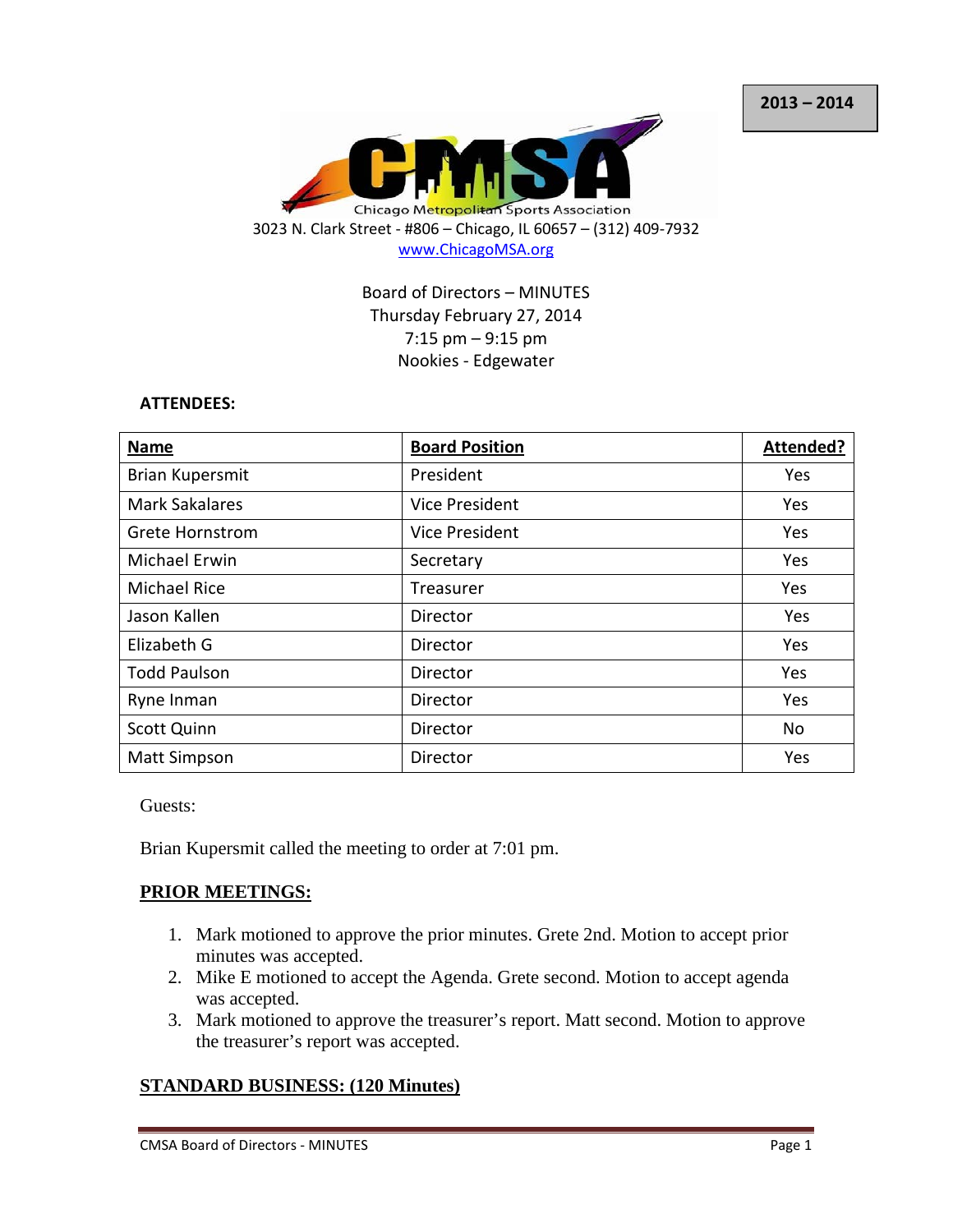- 1. Treasurers Report 10 minutes
	- Registration opens on March  $1<sup>st</sup>$  for open summer softball and kickball. Men's flag football on March 10. PrideBowl is also open.
	- Membership is up 200+.
	- In the process of filing the league taxes.
		- o W2s have been sent to all who are supposed to receive one.
- 2. Final audit report 10 minutes
	- Report not ready yet hopefully at the next meeting.
	- Audit committee is going to meet again in April.
- 3. Branding update 15 minutes
	- Discussed logo refresh
	- Templates for flyers
	- Strategy for taking the new branding to market
- 4. Commissioner liaison update 10 minutes
	- Survey Monkey coming out in the next week
	- Making a plan after
- 5. Code of conduct review 10 minutes
	- Review and provide feedback to Matt S.
	- Next meeting vote on it.
- 6. Constant contact shift  $-5$  minutes
	- Multiple emails have already been sent.
	- In the process of moving all the lists over from thrive
	- Open rate of 40% above average for our type of org.
- 7. Self defense 5 minutes
	- Emailing the center on halsted
	- Plan to start with two four-hour sessions.
	- Finalizing plan with self-defense trainer
	- Hope to use league apps to sign up people
- 8. Street festivals 5 minutes
	- Matt to provide JK with information
		- o Grete would like to pursue back of the lot
		- o \$500 for not-for-profit
- 9. Commissioner Communication Plan (Mark/Michael E) 5 minutes
	- Need to write a step-by-step communications plan to be used by commissioners when announcing league information (start of season, registration, etc etc)
- 10. Policies and Procedures Plan (MOR2) 10 minutes
	- Grete, Scott and Michael came up with 17 new suggestions
	- Feedback by 3/7
- 11. Next social event (Mark) 5 minutes
	- Some sort of Outdoor festival
		- o Doing something after sports after the fields
		- o Bar sponsors event in the middle of the day so everyone can participate
		- o Midsommerfest parking lot idea